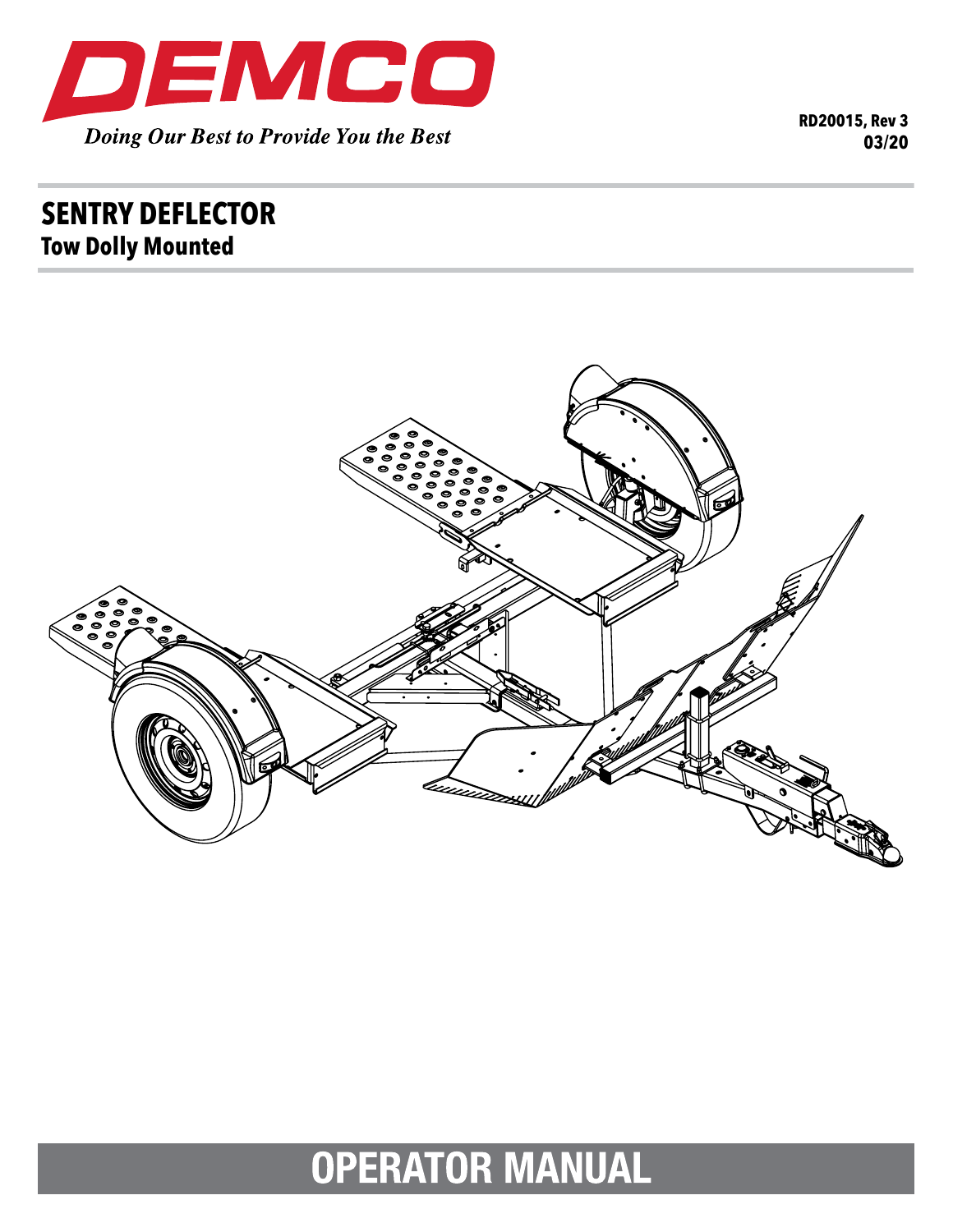#### **Introduction**

#### **WARRANTY POLICY, OPERATOR MANUALS & REGISTRATION**

Go online to www.demco-products.com to review Demco warranty policies, operator manuals and register your Demco product.



#### **SENTRY DEFLECTOR (5950) PARTS LIST**

| <b>ITEM</b>                                                | <b>PART#</b> | <b>DESCRIPTION</b>                 | <b>QTY</b>     |
|------------------------------------------------------------|--------------|------------------------------------|----------------|
|                                                            | 02128        | U-BOLT, SQ, .375NC X 2.063 X 3.00  | $\overline{2}$ |
| $\overline{2}$                                             | 02592        | NUT, .375NC NYLON LOCK             | 8              |
| 3                                                          | 04494        | U-BOLT, SQ, .375 X 3.00 X 4.00     | $\mathfrak{p}$ |
| 4                                                          | 05337        | SAFETY LOCK PIN ASSEMBLY           |                |
| 5                                                          | 10131        | ROCK GUARD, LEFT                   |                |
| 6                                                          | 10132        | ROCK GUARD, RIGHT                  |                |
| 7                                                          | 10133        | DEFLECTOR CENTER SECTION           | $\overline{2}$ |
| 8                                                          | 10134        | <b>DEFLECTOR MOUNTING PLATE</b>    | $\overline{2}$ |
| 9                                                          | 10135        | <b>DEFLECTOR BRACE/HANDLE</b>      | $\overline{2}$ |
| 10                                                         | 10136        | <b>RETAINER BUTTON</b>             | 4              |
| 11                                                         | 10183        | SCREW, .25 NC X .50 PHILLIPS HEAD  | 17             |
| 12                                                         | 10184        | SCREW, .25 NC X .75 PHILLIPS HEAD  | 4              |
| 13                                                         | 10185        | SCREW, .25 NC X 1.00 PHILLIPS HEAD | 4              |
| 14                                                         | 10186        | T-NUT, .25 NC X .41 BARREL         | 23             |
| 15                                                         | 11264        | SCREW, .25 NC X 1.50 PHILLIPS HEAD | $\overline{2}$ |
| 16                                                         | 11265        | <b>SPACER BUSHING</b>              | 2              |
| 17                                                         | 13731-81     | UPRIGHT POST MOUNT                 |                |
| 18                                                         | 13732-81     | SENTRY CROSSMEMBER TD MNT          |                |
| 19                                                         | 17044        | CAP PLUG 2" SQ X 10-14 GA          | 3              |
|                                                            | 12329        | THREAD LOCK (NOT SHOWN)            |                |
| Please order replacement parts by PART NO. and DESCRIPTION |              |                                    |                |

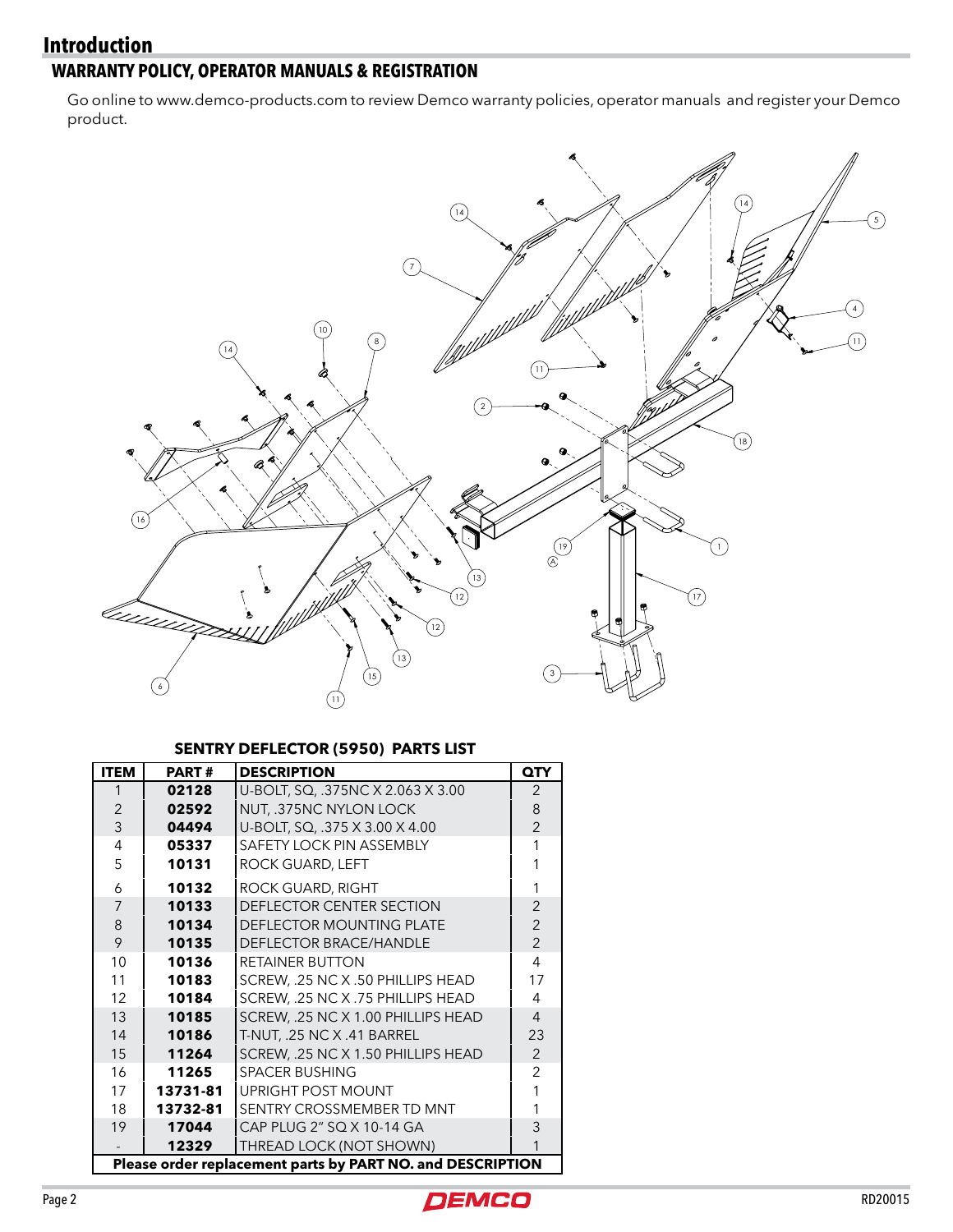### **Assembly Instructions**



**1.** Attach upright post to tow dolly tongue, approximately 40" from tongue channel on tow dolly's main frame. Attach using two 3/8" x 3" x 4" u-bolts and four 3/8" nylon lock nuts.



**3.** Slide the left & right rock guard onto the mounting slide channels. Note: If the center section is not bolted together, use three T-nuts and .25 x .50 phillips head screws to fasten center section together. (See parts breakdown) (Apply thread lock to threads)



**2.** Install crossmember to upright post, making sure the short leg of the mounting channel on tube ends, is on top



**4.** Install center section's lower key holes over the bottom clamps of wings first, both the same time. Slowly push down until top key slots start to line up. Assist line up by moving each wing up or down. When all clamps are through key holes. Push down on center section until it snaps into place. Insert pin through hole provided and snap wire over pin to secure Sentry together as a unit. Hole on other side maybe used for a paddle lock for antitheft, if necessary.



**5.** Adjust the mounting brackets on the tongue so the Sentry deflector is about 6" from the vehicle and the bottom of Sentry is about 1/4"-1/2" from the tongue of tow dolly.



**6.** Once adjusted, the Sentry brackets can stay on tow dolly and the Sentry can be removed and placed in it's bag when not in use.